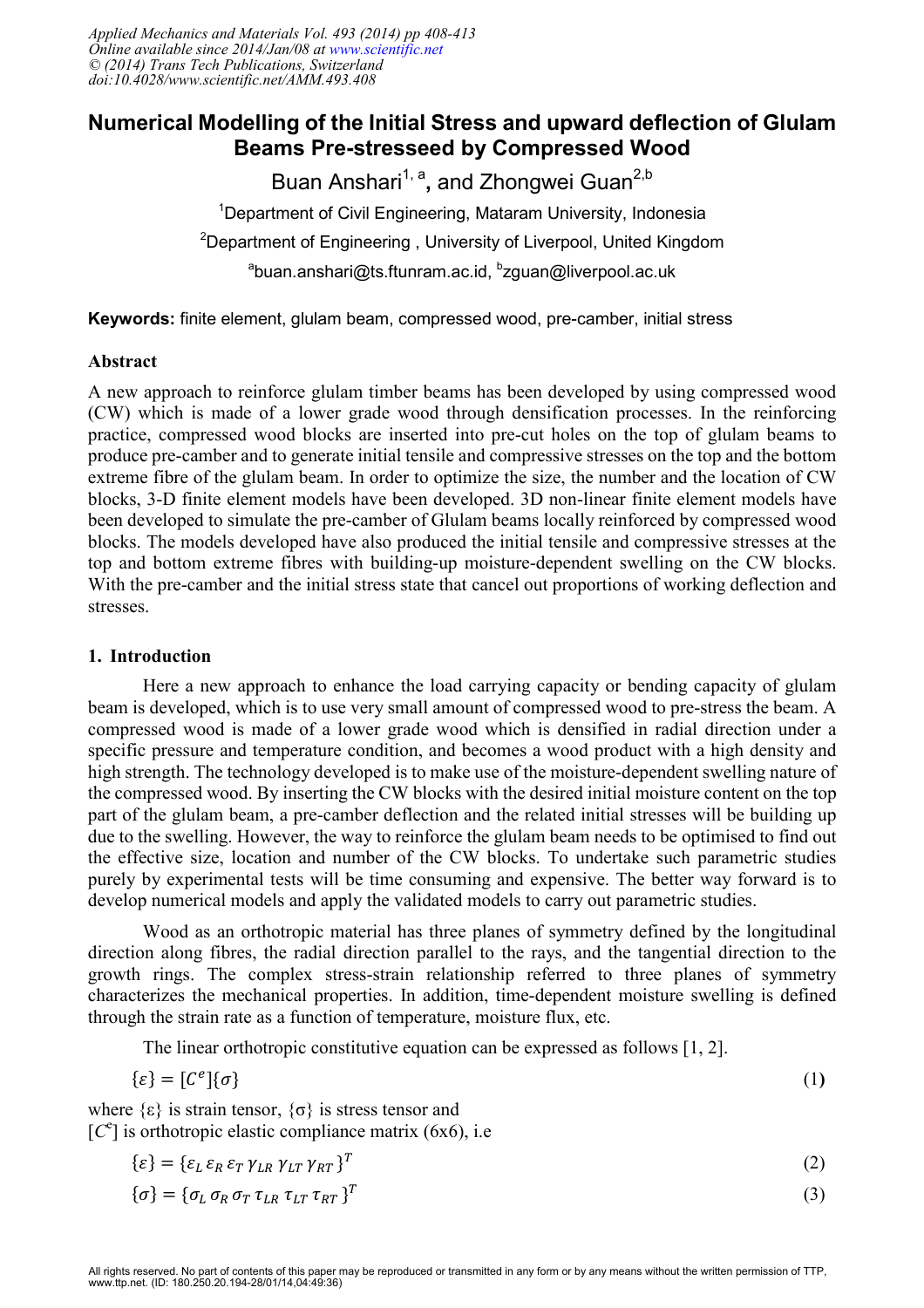Research on modelling of moisture movement in wood was backed to 1991 [3] to model elastic and shrinkage properties of cell wood structures. Then modelling of long term strength and shape stability of timber columns subjected to the moisture variation was developed [4, 5]. The creep properties of wood under variable climate and moisture changes [6, 7], and mechanical response of wood in various humidity [8] were also modelled. Hanhijarvi [9] studied computational methods to predict the long-term performance of timber beam in variable climates. The method was implemented into a non-linear FE-program, which combined the moisture transport and structural analysis based on non-linear model of the longitudinal creep in wood. The result showed that the creep model was capable to simulate the experimentally observed properties of the mechano-sorptive effect.

Guan et al [10] developed finite element models of glulam beam pre-stressed with pultruded GRP tendon. The result showed that the model was capable of simulating the prestressing procedure adopted for the glulam and also indicated pre-camber at mid span of beam due to transfer of the prestressing force. Mirianon et al [11] studied the long-term response of wooden under variable load and humidity conditions by using the finite element software ABAQUS. Fortino et al.[12] developed a 3D moisture stress finite element analysis for time- dependent problems in timber structures. Oudjen et al. [13] studied the elasto-plastic law for wood behaviour under compressive loading. Kim and Harris[14] made a modelling approach to predict the behaviour of beams strengthened with CFRP composite. The strengthened beams show improved load-carrying capacity and energy absorption when compared to their unstrengthened counterparts.

In this paper, 3-D finite element models have been developed by using commercial code ABAQUS to simulate the prestressing behaviour of reinforced glulam beams using compressed wood blocks. Both glulam timber and compressed wood are modelled as orthotropic linear elastic materials in tension, and as elasto-plastic materials in compression in the embedding areas. Contact conditions between the compressed wood block and the glulam beam are modelled. Moisture-dependent swelling of the compressed wood blocks after they are inserted into the glulam beams is simulated by implementing swelling data obtained from experimental measurements.

### **2. Finite element modelling and material properties**

#### 2.1. FE modelling

3-D finite element models were developed to simulate the pre-camber deflection and the pre-stress state of the glulam beams reinforced. In the modelling, the size of the glulam timber beam was 1500 mm in length, 105 mm in depth, 105 mm in width, and 1200 mm in span length, as shown in Figure 2. Dimensions of the compressed wood blocks were 35x63x(15,30,45) in mm coinciding with L, T, and R directions of wood respectively. To simplify the model, some parameters were neglected, such as distortion in the grain, knots, temperature and density variation. Although there are strain rates and strain ratios in 3 directions of the L, R and T, the swelling ratio in the L direction was neglected.

To model moisture dependent swelling with time the swelling strain rate obtained from tests was implemented into the computer model in conjunction with the 'visco' available in Abaqus to simulate time dependent swelling. Interaction between the glulam and the CW is modelled by defining both the tangential and the normal contact behaviour. Friction formulation is 'rough' in tangential behavior and 'hard contact' for pressure-overclosure in normal behaviour [1,2]

#### **2.2. Material properties**

Material properties of glulam and compressed wood used in the modelling were obtained from experiment results of Japanese cedar through shear and compression tests. Orthotropic elastic material properties for glulam are listed as follows.

 $E_L$ = 8017 N/mm<sup>2</sup>;  $E_R$ = 753 N/mm<sup>2</sup>  $E_T$ = 275 N/mm<sup>2</sup>;  $G_{LR}$ = 972 N/mm<sup>2</sup>  $G_{LT}$ = 784 N/mm<sup>2</sup>;  $G_{RT}$ = 31 N/mm<sup>2</sup>:  $v_{LR}$ = 0.3;  $v_{LT}$ = 0.04;  $v_{RT}$ = 0.58;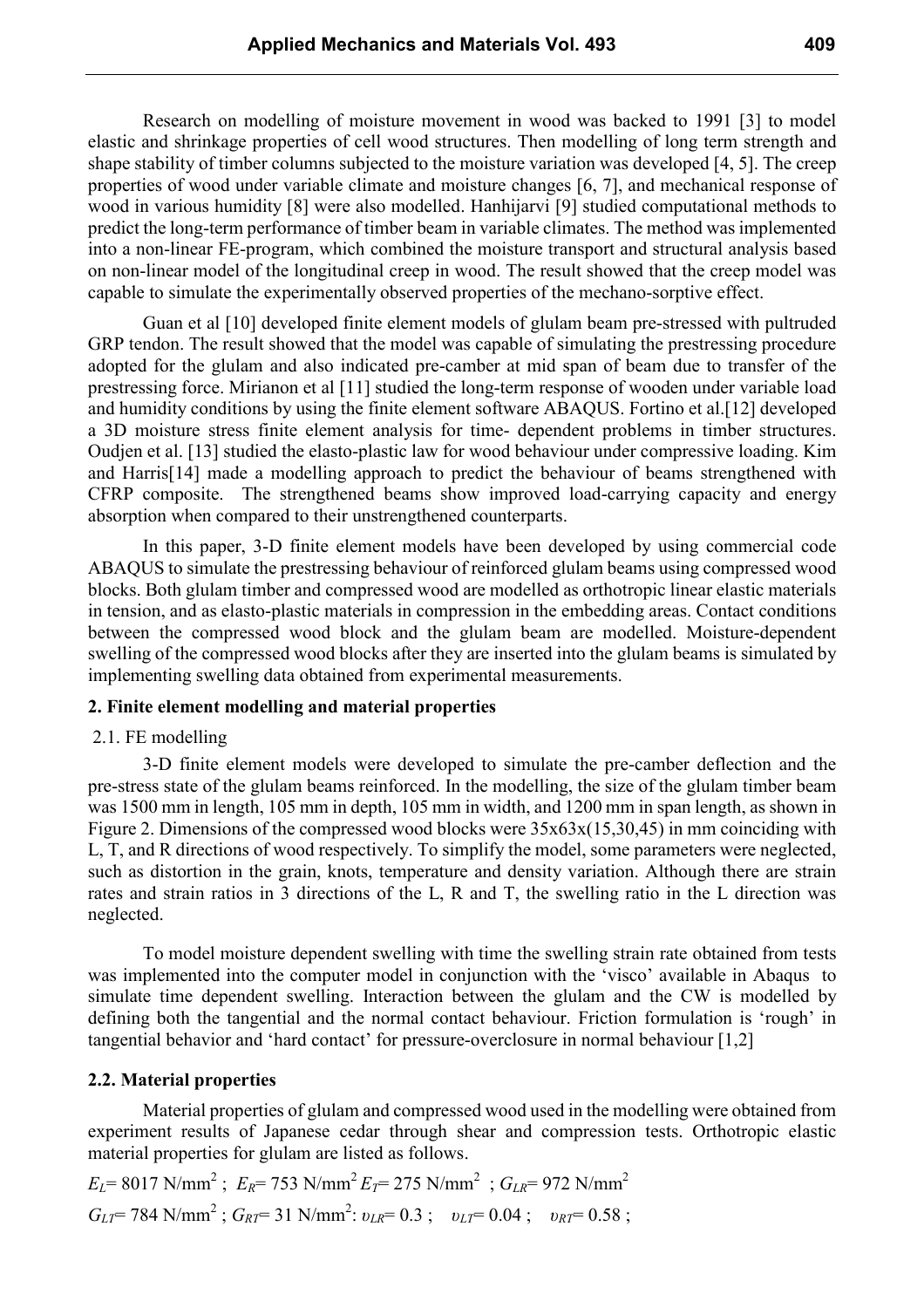For compressed wood, the CW block was placed in a way in which its radial direction is coincident with the longitudinal direction of the beam. Material properties of the compressed wood blocks are then:

$$
E_L
$$
= 32858 N/mm<sup>2</sup>;  $E_R$ = 3111 N/mm<sup>2</sup>;  $E_T$ = 5945 N/mm<sup>2</sup>;  $G_{LR}$ = 878 N/mm<sup>2</sup>

$$
G_{LT} = 5717 \text{ N/mm}^2; G_{RT} = 1590 \text{ N/mm}^2; v_{LR} = 0.15; v_{LT} = 0.50; v_{RT} = 0.10;
$$

Strain rate was obtained from measurements of swelling strain of Japanese cedar with the initial MC of 6%. The ultimate swelling strain recorded on the compressed wood in radial and tangential with CR=70 % was about 17 % and 1.5% respectively. Swelling strain in radial and tangential direction respectively may be expressed by the equations as follows.

$$
\epsilon_{sw}R = 0.001694(1 - e^{-0.0772t})
$$
  
\n
$$
\epsilon_{sw}T = 0.00001154(1 - e^{-0.072t})
$$
\n(4)

In this study, the swelling law was derived from swelling strain in Eq. (4-5) as stated below in Eq. (6-7). This law was applied to describe swelling behaviour of compressed wood.

$$
\dot{\varepsilon}^c = (e^{-0.065\sigma}) \times (A(1 - e^{-B(t + \Delta t)}) - A(1 - e^{-Bt}))
$$
\n(6)

where A=0.1694; B=8.936×10<sup>-7</sup>; t=time (second), and for creep law which was applicable for Glulam part can be formulated as follows:

$$
\dot{\varepsilon}^c = (e^{-0.1\sigma}) \times (0.0159(1 - e^{-B(t + \Delta t)}) - 0.0159(1 - e^{-Bt}))
$$
\n(7)

Regarding the anisotropic swelling behaviour, the swelling rate in each material orientation can be

$$
\dot{\varepsilon}_{\rm ii}^{\rm SW} = r_{\rm ii} \frac{1}{3} \dot{\varepsilon}^{\rm SW} \tag{8}
$$

where  $\dot{\varepsilon}_{ii}^{sw}$  is swelling rate (/sec) in *i* direction,  $\dot{\varepsilon}^{sw}$  is volumetric swelling strain rate (/sec) and  $r_{ii}$ = ratios of swelling in *i* direction.



Figure 1. (a) Set up initial stress measurement, (b) set up pre-camber measurement

Validation of FE models was based on the measurements of the building-up pre-camber and extreme fibre strains from test setting-up as shown in Figure 1. There were 1 transducer placed underneath of the mid-span and 7 strain gauges attached to the beams reinforced. Readings of transducer and strain gauges were controlled and recorded by a Personal Computer which was connected to a data logger. The time interval for the data recording in the pre-stressing stage was set to 30 minutes which should give enough data for validation of FE models.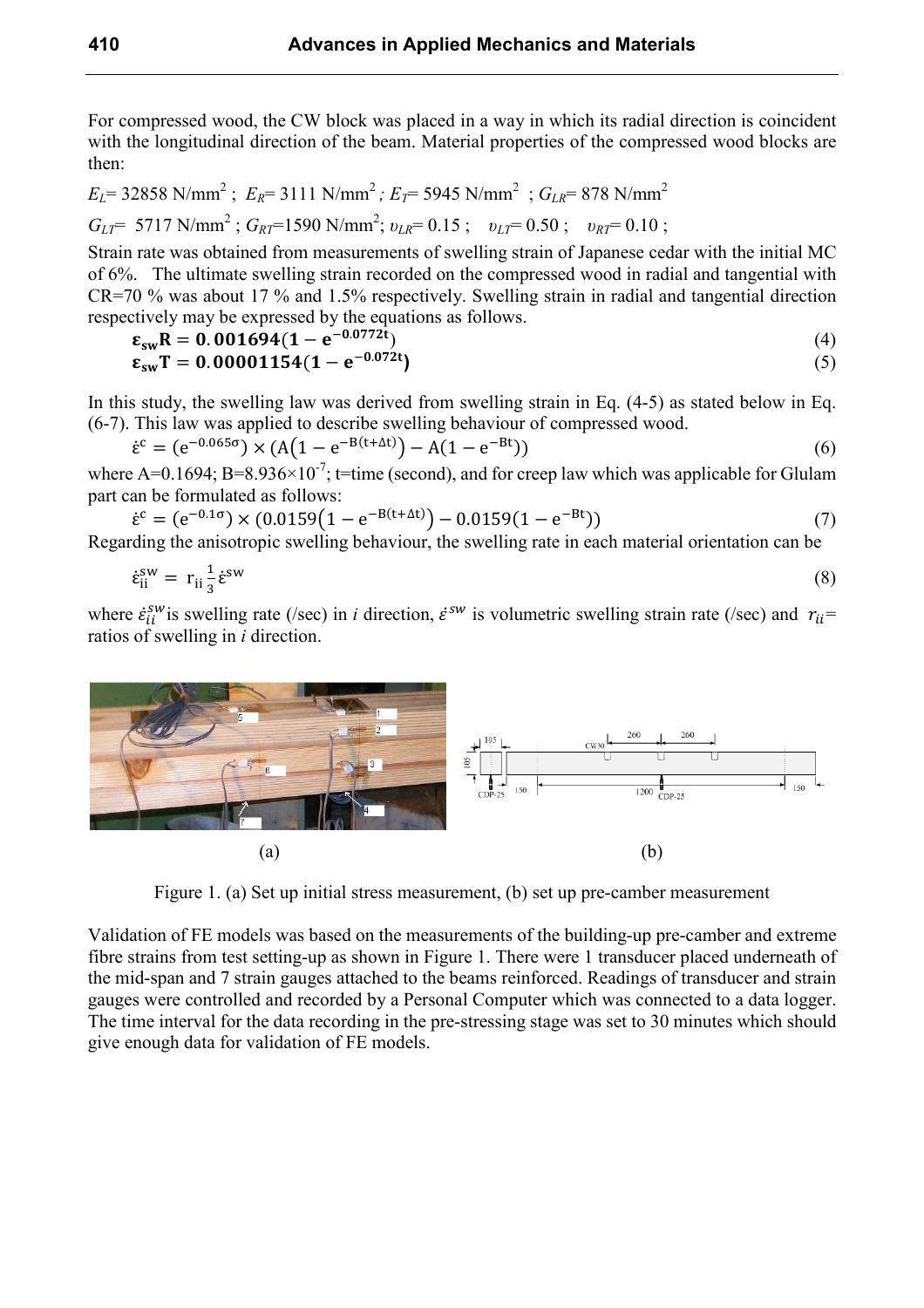#### **3. Results and discussions**

#### **3.1.** Pre-camber model

Figures 2a show the simulated upward deflection, i.e. pre-camber, for a beam reinforced by three 30 mm thick CW blocks. The pre-camber deflections at the mid-span was 2.8 mm, which were generated by moisture-dependent swelling of CW block(s) after they were inserted into the top region of the beam for 60 days.

Figure 2b summarizes the comparisons of the pre-camber between the predicted values and the experimental measurements for the beams pre-stressed. Reasonably good correlation was obtained. The predicted pre-camber deflections were slightly higher than the experimental results, except for the beam reinforced by three 15 mm thick CW blocks. The differences between the final pre-camber deflections obtained from the tests and the related simulations were less than 7.5% for all reinforced beams.





### **3.2 Stress and strain**

#### *3.2.1 Tensile and compressive strains*

In order to validate finite element models from a different angle, the strains at the top and the bottom extreme fibres were predicted, which were compared with the measured strains corresponding to the locations of No. 1 and No. 4 as shown in Figure 1a. Figure 3a shows comparisons of the simulated and measured tensile strains generated at the top extreme fibre of the beams after 60 days of pre-stressing. Clearly, the predicted strains are in reasonably good agreement with the measurements, especially for the beams reinforced by 3 CW blocks with thickness 15, 30, and 45 mm. The predicted strains for the beam with a single CW block of 30mm thick was over estimated, however with a difference less than 15%. The possible reason for the over-estimation might be attributed to the slightly higher overlap than the experimental one set in the numerical modelling. The maximum strain predicted was in the beam reinforced by three 45 mm thick CW blocks, as expected, which was 1615 microstrain.

Figure 3b shows the comparison of the compressive strains built-up at the bottom extreme fibre of the pre-stressed beams obtained from the experimental measurements and numerical modelling. Clearly, reasonably good correlation was obtained. The predicted strains for most of the beams reinforced are very close to the measured ones. The general trend was well simulated. However, the predicted strains for the beam reinforced by one 30 mm thick CW block were underestimated in comparison to the corresponding measurements (Fig.3b). There were relatively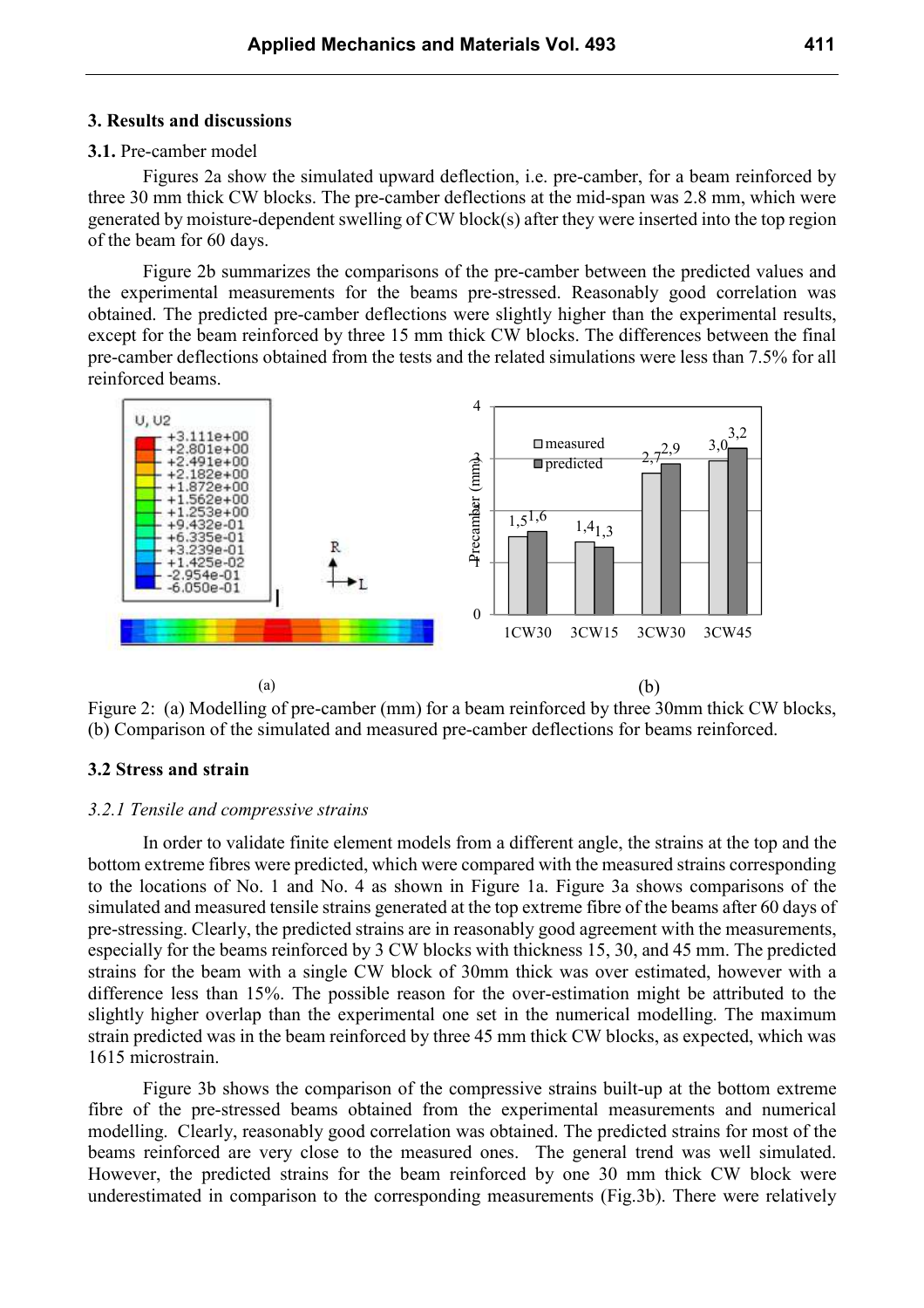

large increases on the extreme fibre strain in the first 30 days, which were also picked up by the FE simulations

Figure 3: Comparisons of the predicted and measured tensile and compressive strains at the top and the bottom extreme fibre of the beams pre-stressed.

### *3.2.3 Tensile and compressive stresses*

Figure 4 shows the predicted bending stress distribution on the beams pre-stressed by three 30 mm thick CW blocks. Clearly, there are critical tension areas on the Glulam beam adjacent to the transverse edges of the CW block along the longitudinal direction. The maximum tensile stress approached to 32.7 MPa for the beams. However, the high tensile stress region is relatively small. Practically, the stress should be smaller due to stress relaxation, which was not included in the modelling. Also, in all tests carried out there was no tensile failure experienced in the high tensile stress areas. Local compressive stresses also appeared on the top region of the Glulam beam around the CW block along the longitudinal direction due to expansion of the CW block. The regions influenced by compressive stresses are clearly larger than those by tensile stresses.



Figure 4: Bending stress (MPa) distributions around the CW block for beams reinforced by three CW 30 mm thick.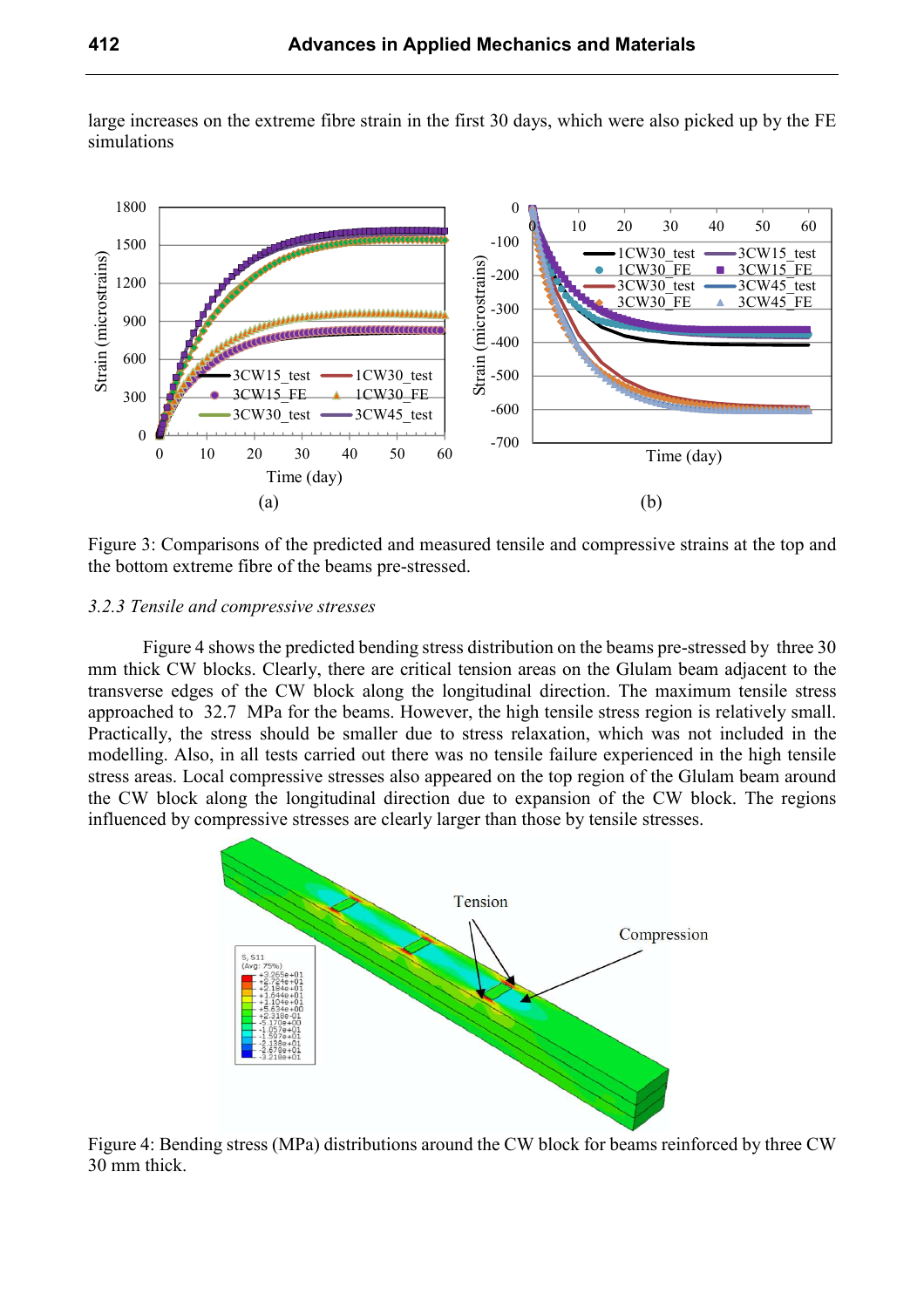#### **4. Conclusions**

3-D non finite element models have been developed to investigate the reasonable size, number and location of CW blocks to be inserted in the Glulam beam which could generate effective pre-camber.The final models developed have been validated against the corresponding experimental results in terms of the pre-camber deflection and the initial strains (and therefore stresses)

The predicted extreme fibre strains (and therefore stresses) of all pre-stressed glulam beams have showed good correlation with the experimental results. The FE predictions also showed the highest pre-camber strain (and therefore stress) occurred on the beam reinforced by three 45mm thick CW blocks, which was coincident with the measured results.

### **References**

- [1] ABAQUS, Theory manual, version 6.2. Hibbit, Karson & Sorensen, Inc.; 2000
- [2] ABAQUS, User Manual, version 6.2. Hibbit, Karlson & Sorensen, Inc.; 2000
- [3] Koponen S, Toratti T, Kanerva P, *Modelling elastic and shrinkage properties of wood based on cell structure*, Wood Science and Technology, vol.25; pp:25-32, Springer-Verlag, 1991
- [4] Ayina O, Morlier P., Reynouard JM, Toratti T, *Modelling the long-term strength of timber columns*, Wood Science and Technology, vol.30; pp:491-503, Springer-Verlag, 1996
- [5] Ormarsson S, Dahlblom O, Petersson H., *A numerical study of the shape stability of sawn timber subjected to moisture variation*, Wood Science and Technology, vol.33; pp:403-423, 1999
- [6] Hanhijarvi A *, Advances in the knowledge of the influence of moisture changes on the long-term mechanical performance of timber structures*, Materials and Structures, vol.33., pp: 43-4*9*, 2000
- [7] Dubois F., Randriambololona H., Petit C., *Creep in Wood Under Variable Climate Conditions: Numerical Modeling and Experimental Validation*, Mechanics of Time-Dependent Materials, vol 9., pp: 173–202, Springer 2005.
- [8] Svenson S, Toratti T, *Mechanical Response of wood perpendicular to grain when subject to changes of humidity*, Wood Science and Technology, Springer- Verlag, vol.36; pp:145-156, 2002.
- [9] Hanhijarvi A, *Computational Method for Predicting the long-term performance of timber beams in variable climates*, Journal of Material and Structures, March 2000, vol.33, pp: 127-134
- [10] Guan ZW, Rodd P.D., Pope DJ, *Study of Glulam pre-stressed with pultruded GRP*, Journal of Computers and Structures, vol.83 pp 2476-2487, Elsevier, 2005
- [11] Mirianon F, Fortino S, Toratti T, *A Method to model wood by using ABAQUS Finite Element Software* (constitutive model and computational details), The Technical Research Centre of Finland (VTT), pp: 1-51, 2008
- [12] Fortino S., Mirianon F., Toratti T., *A 3D moisture-stress FEM analysis for time dependent problems in timber structures*, Mechanical of Time Dependent Material, vol.13., pp:333-356, Springerlink, 2009
- [13] Oudjene M, Khelifa M, *Elasto-plastic constitutive law for wood behaviour under compressive loadings*, Construction and Building Materials, vol.23.,pp: 3359-3366, Elsevier, 2009.
- [14] Kim, Y. J. and K. A. Harries (2010). "*Modeling of timber beams strengthened with various CFRP composites.*" *Engineering Structures*, 32(10): 3225-3234.